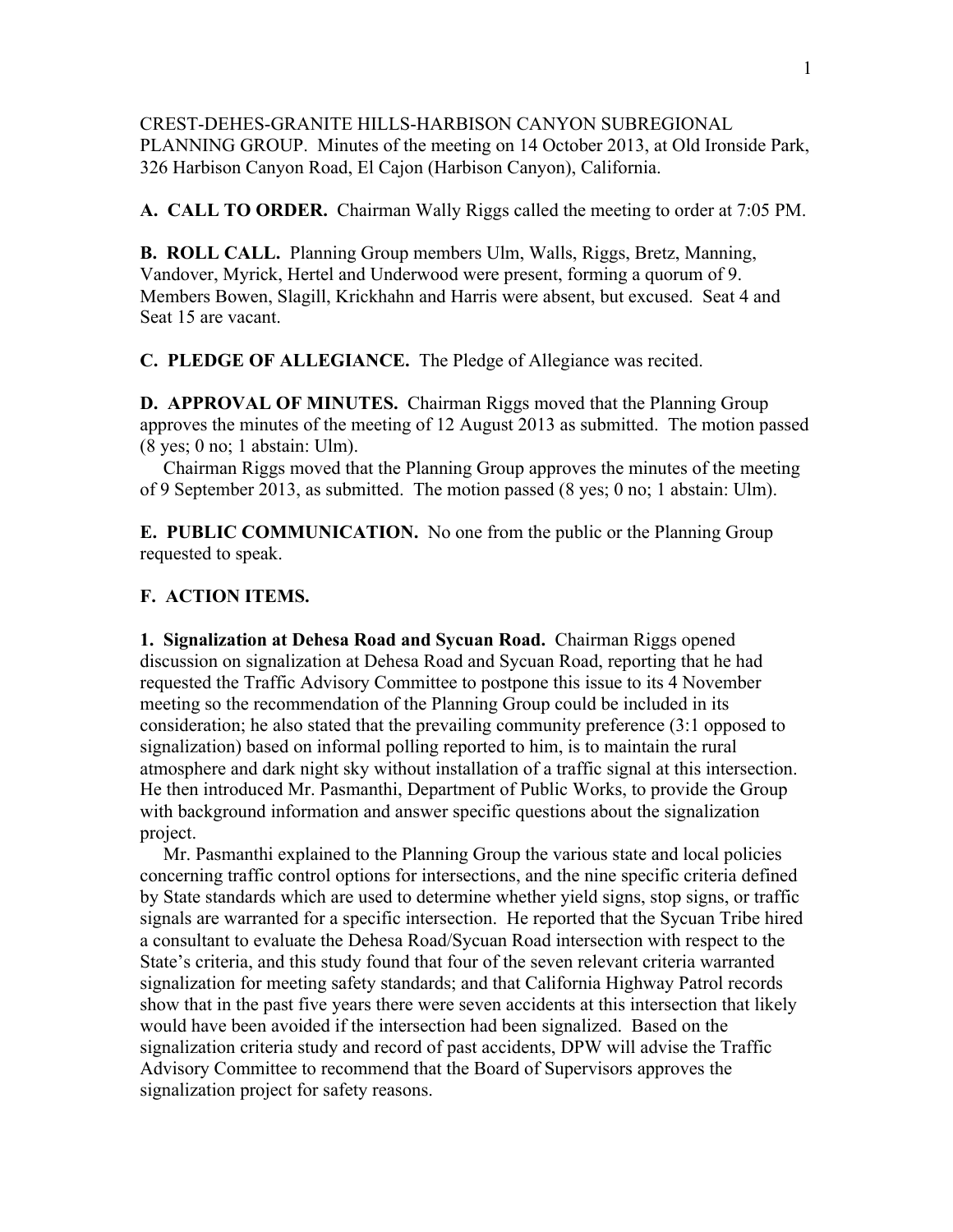Planning Group members discussed with Mr. Pasmanthi the relative safety of stop signs with flashing lights versus traffic signals, the requirement for intersection safety streetlights, and possible methods to mitigate and minimize the nighttime light impacts of signalization in order to conserve the rural community character and dark night sky in the valley. Mr. Pasmanthi informed the group that the currently available best technology includes dimming LED safety streetlights that dim out if there are no vehicles approaching or at the intersection, and focused LED traffic signals that are visible only to the approaching traffic without widely broadcasting their light. Mr. Pasmanthi told the Group that he would like the Planning Group to recommend approval of signalization at the Dehesa Road/Sycuan Road intersection, conditional on utilization of the best available technology for minimizing safety and traffic light impacts to the rural community character; and that he would advocate on behalf of the Planning Group for engineering design of this signalization that would minimize and mitigate potential nighttime light impacts as much as possible using best available technology.

 Bill Bretz moved that the Planning Group, recognizing the imperative to provide the safest possible conditions at the Dehesa Road/Sycuan Road intersection, recommends approval of the signalization project, while requesting 1) that it is designed to implement the best available technology for minimizing nighttime light impacts, and 2) that the Planning Group has the opportunity to review the design and engineering plans concerning reduction of impacts prior to implementation of the project. The motion passed (9 yes; 0 no; 0 abstain).

## **G. GROUP BUSINESS.**

**1. Announcements and correspondence.** Mary Manning, Harbison Canyon, invited all to attend a Shop and Swap event at Old Ironside Park, on 19 October, Saturday, from 8:00 am to 12 noon.

Lory Walls, Dehesa, invited all to attend the Dehesa Valley Community Council's dedication of the improved, safer school bus stop on Dehesa Road near the Tavern Road intersection, on 1 November at 3:30 pm.

 Wally Riggs, Dehesa, announced that the Bureau of Indian Affairs has not yet completed the fee-to-trust transfer to the Sycuan Tribe of title to the 17 acres of private property accessed from Dehesa Road, due to appeals made concerning the legal disposition of private easements utilizing, and dependent on, the access road to the Tribe's property.

**2. Expense reimbursement request.** Mary Manning requested reimbursement for her expense of \$22.35 for the postage and documentation she purchased for mailing the remaining Planning Group appeal letters and the final proof of service letter related to the

 Bill Bretz moved that the Planning Group approves a reimbursement of \$22.45 to Mary Manning, for her purchase of postage and certification for mailing Planning Group business letters. The motion passed (9 yes; 0 no; 0 abstain).

## **3. Discussion and Group action items.**